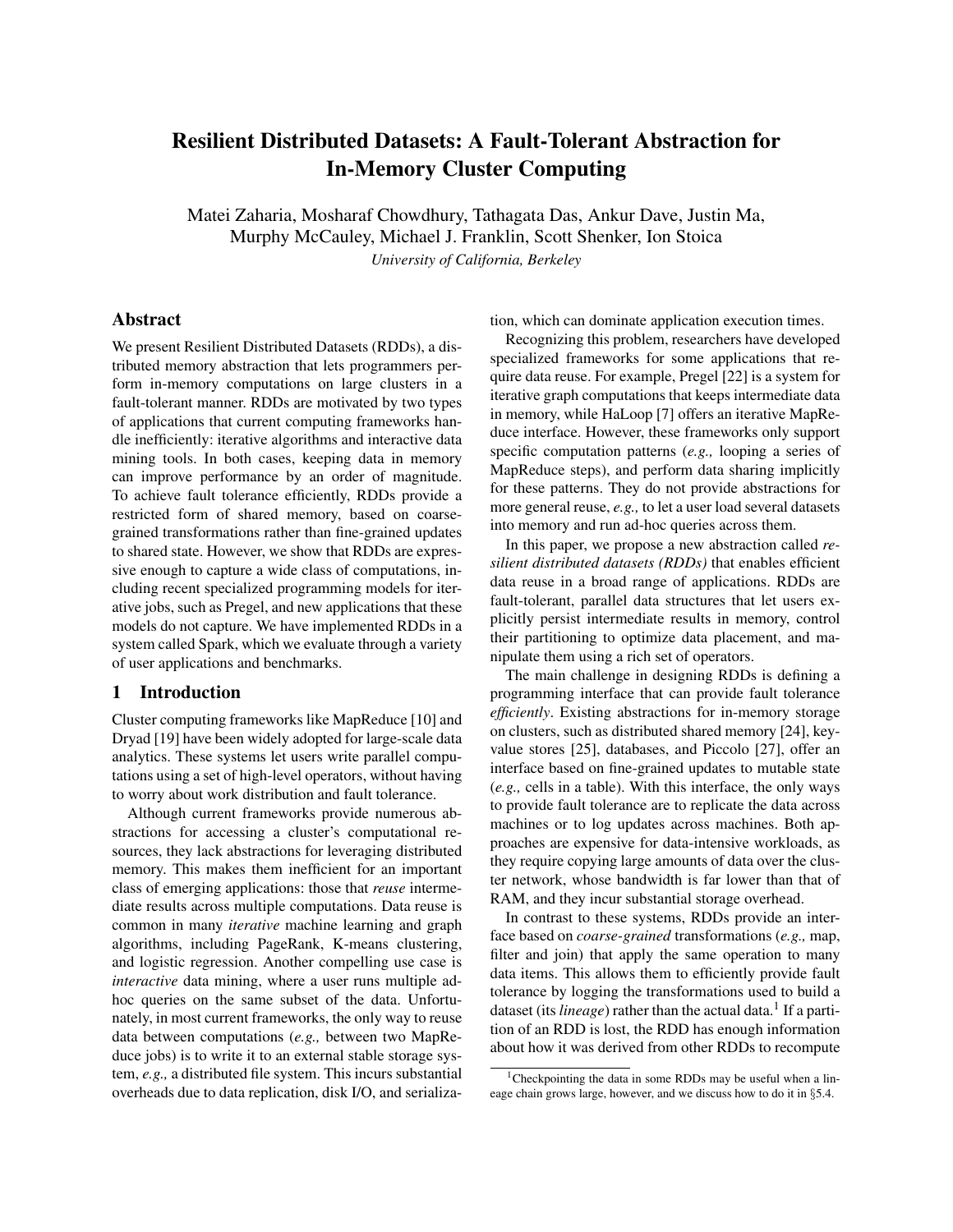just that partition. Thus, lost data can be recovered, often quite quickly, without requiring costly replication.

Although an interface based on coarse-grained transformations may at first seem limited, RDDs are a good fit for many parallel applications, because *these applications naturally apply the same operation to multiple data items*. Indeed, we show that RDDs can efficiently express many cluster programming models that have so far been proposed as separate systems, including MapReduce, DryadLINQ, SQL, Pregel and HaLoop, as well as new applications that these systems do not capture, like interactive data mining. The ability of RDDs to accommodate computing needs that were previously met only by introducing new frameworks is, we believe, the most credible evidence of the power of the RDD abstraction.

We have implemented RDDs in a system called Spark, which is being used for research and production applications at UC Berkeley and several companies. Spark provides a convenient language-integrated programming interface similar to DryadLINQ [31] in the Scala programming language [2]. In addition, Spark can be used interactively to query big datasets from the Scala interpreter. We believe that Spark is the first system that allows a general-purpose programming language to be used at interactive speeds for in-memory data mining on clusters.

We evaluate RDDs and Spark through both microbenchmarks and measurements of user applications. We show that Spark is up to  $20 \times$  faster than Hadoop for iterative applications, speeds up a real-world data analytics report by  $40\times$ , and can be used interactively to scan a 1 TB dataset with 5–7s latency. More fundamentally, to illustrate the generality of RDDs, we have implemented the Pregel and HaLoop programming models on top of Spark, including the placement optimizations they employ, as relatively small libraries (200 lines of code each).

This paper begins with an overview of RDDs (§2) and Spark (§3). We then discuss the internal representation of RDDs  $(\S4)$ , our implementation  $(\S5)$ , and experimental results (§6). Finally, we discuss how RDDs capture several existing cluster programming models (§7), survey related work (§8), and conclude.

# 2 Resilient Distributed Datasets (RDDs)

This section provides an overview of RDDs. We first define RDDs  $(\S 2.1)$  and introduce their programming interface in Spark  $(\S2.2)$ . We then compare RDDs with finergrained shared memory abstractions (§2.3). Finally, we discuss limitations of the RDD model (§2.4).

### 2.1 RDD Abstraction

Formally, an RDD is a read-only, partitioned collection of records. RDDs can only be created through deterministic operations on either (1) data in stable storage or (2) other RDDs. We call these operations *transformations* to differentiate them from other operations on RDDs. Examples of transformations include *map*, *filter*, and *join*. 2

RDDs do not need to be materialized at all times. Instead, an RDD has enough information about how it was derived from other datasets (its *lineage*) to *compute* its partitions from data in stable storage. This is a powerful property: in essence, a program cannot reference an RDD that it cannot reconstruct after a failure.

Finally, users can control two other aspects of RDDs: *persistence* and *partitioning*. Users can indicate which RDDs they will reuse and choose a storage strategy for them (*e.g.,* in-memory storage). They can also ask that an RDD's elements be partitioned across machines based on a key in each record. This is useful for placement optimizations, such as ensuring that two datasets that will be joined together are hash-partitioned in the same way.

#### 2.2 Spark Programming Interface

Spark exposes RDDs through a language-integrated API similar to DryadLINQ [31] and FlumeJava [8], where each dataset is represented as an object and transformations are invoked using methods on these objects.

Programmers start by defining one or more RDDs through transformations on data in stable storage (*e.g., map* and *filter*). They can then use these RDDs in *actions*, which are operations that return a value to the application or export data to a storage system. Examples of actions include *count* (which returns the number of elements in the dataset), *collect* (which returns the elements themselves), and *save* (which outputs the dataset to a storage system). Like DryadLINQ, Spark computes RDDs lazily the first time they are used in an action, so that it can pipeline transformations.

In addition, programmers can call a *persist* method to indicate which RDDs they want to reuse in future operations. Spark keeps persistent RDDs in memory by default, but it can spill them to disk if there is not enough RAM. Users can also request other persistence strategies, such as storing the RDD only on disk or replicating it across machines, through flags to *persist*. Finally, users can set a persistence priority on each RDD to specify which in-memory data should spill to disk first.

#### 2.2.1 Example: Console Log Mining

Suppose that a web service is experiencing errors and an operator wants to search terabytes of logs in the Hadoop filesystem (HDFS) to find the cause. Using Spark, the operator can load just the error messages from the logs into RAM across a set of nodes and query them interactively. She would first type the following Scala code:

<sup>2</sup>Although individual RDDs are immutable, it is possible to implement mutable state by having multiple RDDs to represent multiple versions of a dataset. We made RDDs immutable to make it easier to describe lineage graphs, but it would have been equivalent to have our abstraction be versioned datasets and track versions in lineage graphs.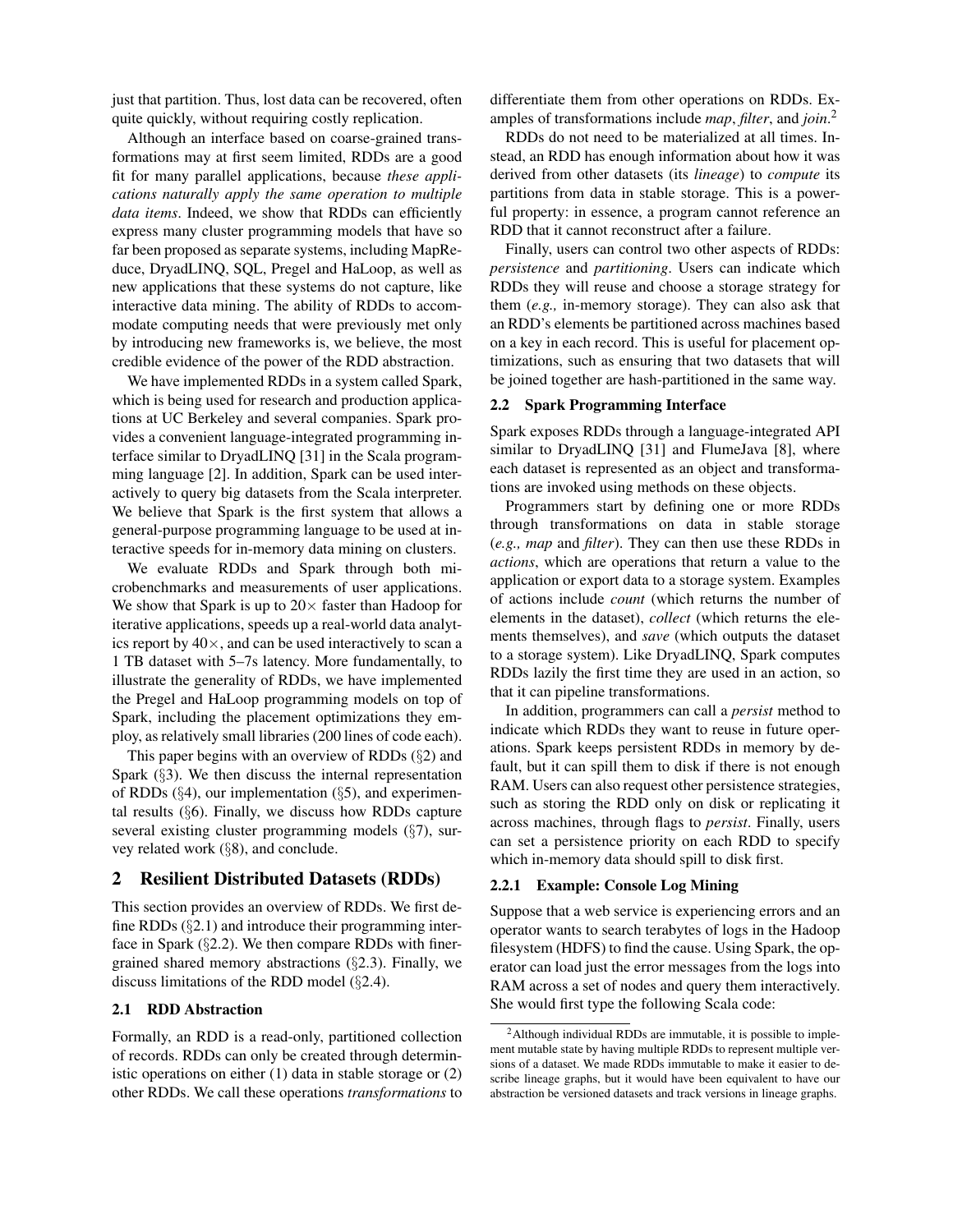

Figure 1: Lineage graph for the third query in our example. Boxes represent RDDs and arrows represent transformations.

```
lines = spark.textFile("hdfs://...")
errors = lines.filter(_.startsWith("ERROR"))
errors.persist()
```
Line 1 defines an RDD backed by an HDFS file (as a collection of lines of text), while line 2 derives a filtered RDD from it. Line 3 then asks for errors to persist in memory so that it can be shared across queries. Note that the argument to *filter* is Scala syntax for a closure.

At this point, no work has been performed on the cluster. However, the user can now use the RDD in actions, *e.g.,* to count the number of messages:

#### errors.count()

The user can also perform further transformations on the RDD and use their results, as in the following lines:

```
// Count errors mentioning MySQL:
errors.filter(_.contains("MySQL")).count()
// Return the time fields of errors mentioning
// HDFS as an array (assuming time is field
// number 3 in a tab-separated format):
errors.filter(_.contains("HDFS"))
      .map(\_.split('\t')(3))
      .collect()
```
After the first action involving errors runs, Spark will store the partitions of errors in memory, greatly speeding up subsequent computations on it. Note that the base RDD, lines, is *not* loaded into RAM. This is desirable because the error messages might only be a small fraction of the data (small enough to fit into memory).

Finally, to illustrate how our model achieves fault tolerance, we show the lineage graph for the RDDs in our third query in Figure 1. In this query, we started with errors, the result of a filter on lines, and applied a further filter and map before running a *collect*. The Spark scheduler will pipeline the latter two transformations and send a set of tasks to compute them to the nodes holding the cached partitions of errors. In addition, if a partition of errors is lost, Spark rebuilds it by applying a filter on only the corresponding partition of lines.

| Aspect                        | <b>RDDs</b>                                     | Distr. Shared Mem.                           |
|-------------------------------|-------------------------------------------------|----------------------------------------------|
| Reads                         | Coarse- or fine-grained                         | Fine-grained                                 |
| Writes                        | Coarse-grained                                  | Fine-grained                                 |
| Consistency                   | Trivial (immutable)                             | Up to app / runtime                          |
| Fault recovery                | Fine-grained and low-<br>overhead using lineage | Requires checkpoints<br>and program rollback |
| Straggler<br>mitigation       | Possible using backup<br>tasks                  | Difficult                                    |
| Work<br>placement             | Automatic based on<br>data locality             | Up to app (runtimes<br>aim for transparency) |
| Behavior if not<br>enough RAM | Similar to existing data<br>flow systems        | Poor performance<br>(swapping?)              |

Table 1: Comparison of RDDs with distributed shared memory.

### 2.3 Advantages of the RDD Model

To understand the benefits of RDDs as a distributed memory abstraction, we compare them against distributed shared memory (DSM) in Table 1. In DSM systems, applications read and write to arbitrary locations in a global address space. Note that under this definition, we include not only traditional shared memory systems [24], but also other systems where applications make finegrained writes to shared state, including Piccolo [27], which provides a shared DHT, and distributed databases. DSM is a very general abstraction, but this generality makes it harder to implement in an efficient and faulttolerant manner on commodity clusters.

The main difference between RDDs and DSM is that RDDs can only be created ("written") through coarsegrained transformations, while DSM allows reads and writes to each memory location.<sup>3</sup> This restricts RDDs to applications that perform bulk writes, but allows for more efficient fault tolerance. In particular, RDDs do not need to incur the overhead of checkpointing, as they can be recovered using lineage.<sup>4</sup> Furthermore, only the lost partitions of an RDD need to be recomputed upon failure, and they can be recomputed in parallel on different nodes, without having to roll back the whole program.

A second benefit of RDDs is that their immutable nature lets a system mitigate slow nodes (stragglers) by running backup copies of slow tasks as in MapReduce [10]. Backup tasks would be hard to implement with DSM, as the two copies of a task would access the same memory locations and interfere with each other's updates.

Finally, RDDs provide two other benefits over DSM. First, in bulk operations on RDDs, a runtime can sched-

<sup>3</sup>Note that *reads* on RDDs can still be fine-grained. For example, an application can treat an RDD as a large read-only lookup table.

<sup>&</sup>lt;sup>4</sup>In some applications, it can still help to checkpoint RDDs with long lineage chains, as we discuss in Section 5.4. However, this can be done in the background because RDDs are immutable, and there is no need to take a snapshot of the *whole* application as in DSM.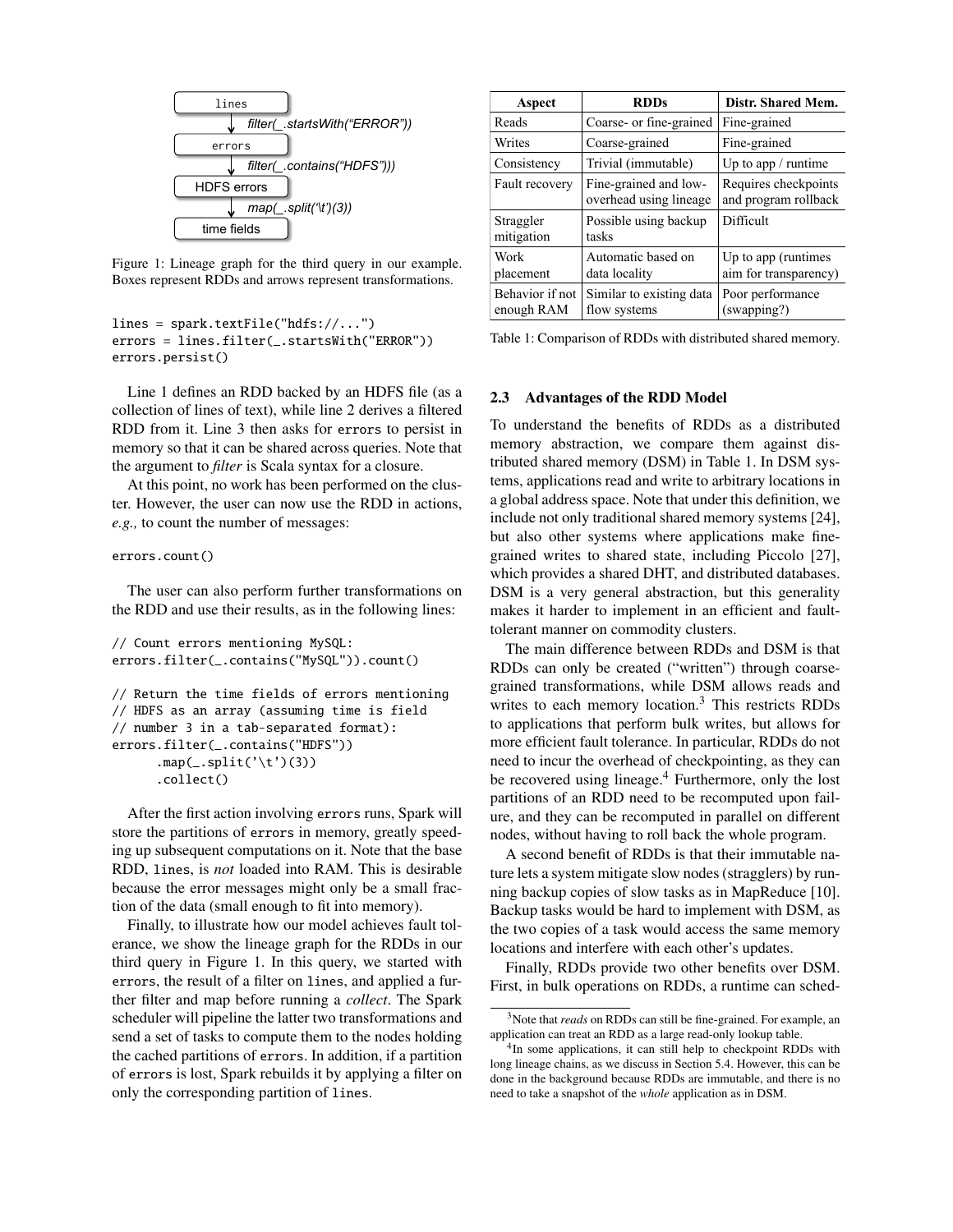

Figure 2: Spark runtime. The user's driver program launches multiple workers, which read data blocks from a distributed file system and can persist computed RDD partitions in memory.

ule tasks based on data locality to improve performance. Second, RDDs degrade gracefully when there is not enough memory to store them, as long as they are only being used in scan-based operations. Partitions that do not fit in RAM can be stored on disk and will provide similar performance to current data-parallel systems.

### 2.4 Applications Not Suitable for RDDs

As discussed in the Introduction, RDDs are best suited for batch applications that apply the same operation to all elements of a dataset. In these cases, RDDs can efficiently remember each transformation as one step in a lineage graph and can recover lost partitions without having to log large amounts of data. RDDs would be less suitable for applications that make asynchronous finegrained updates to shared state, such as a storage system for a web application or an incremental web crawler. For these applications, it is more efficient to use systems that perform traditional update logging and data checkpointing, such as databases, RAMCloud [25], Percolator [26] and Piccolo [27]. Our goal is to provide an efficient programming model for batch analytics and leave these asynchronous applications to specialized systems.

# 3 Spark Programming Interface

Spark provides the RDD abstraction through a languageintegrated API similar to DryadLINQ [31] in Scala [2], a statically typed functional programming language for the Java VM. We chose Scala due to its combination of conciseness (which is convenient for interactive use) and efficiency (due to static typing). However, nothing about the RDD abstraction requires a functional language.

To use Spark, developers write a *driver program* that connects to a cluster of *workers*, as shown in Figure 2. The driver defines one or more RDDs and invokes actions on them. Spark code on the driver also tracks the RDDs' lineage. The workers are long-lived processes that can store RDD partitions in RAM across operations.

As we showed in the log mining example in Section 2.2.1, users provide arguments to RDD operations like *map* by passing closures (function literals). Scala represents each closure as a Java object, and these objects can be serialized and loaded on another node to pass the closure across the network. Scala also saves any variables bound in the closure as fields in the Java object. For example, one can write code like var  $x = 5$ ; rdd.map( $- + x$ ) to add 5 to each element of an RDD.<sup>5</sup>

RDDs themselves are statically typed objects parametrized by an element type. For example, RDD[Int] is an RDD of integers. However, most of our examples omit types since Scala supports type inference.

Although our method of exposing RDDs in Scala is conceptually simple, we had to work around issues with Scala's closure objects using reflection [33]. We also needed more work to make Spark usable from the Scala interpreter, as we shall discuss in Section 5.2. Nonetheless, we did *not* have to modify the Scala compiler.

# 3.1 RDD Operations in Spark

Table 2 lists the main RDD transformations and actions available in Spark. We give the signature of each operation, showing type parameters in square brackets. Recall that *transformations* are lazy operations that define a new RDD, while *actions* launch a computation to return a value to the program or write data to external storage.

Note that some operations, such as *join*, are only available on RDDs of key-value pairs. Also, our function names are chosen to match other APIs in Scala and other functional languages; for example, *map* is a one-to-one mapping, while *flatMap* maps each input value to one or more outputs (similar to the map in MapReduce).

In addition to these operators, users can ask for an RDD to persist. Furthermore, users can get an RDD's partition order, which is represented by a Partitioner class, and partition another dataset according to it. Operations such as *groupByKey*, *reduceByKey* and *sort* automatically result in a hash or range partitioned RDD.

#### 3.2 Example Applications

We complement the data mining example in Section 2.2.1 with two iterative applications: logistic regression and PageRank. The latter also showcases how control of RDDs' partitioning can improve performance.

#### 3.2.1 Logistic Regression

Many machine learning algorithms are iterative in nature because they run iterative optimization procedures, such as gradient descent, to maximize a function. They can thus run much faster by keeping their data in memory.

As an example, the following program implements logistic regression [14], a common classification algorithm

<sup>5</sup>We save each closure at the time it is created, so that the *map* in this example will always add 5 even if x changes.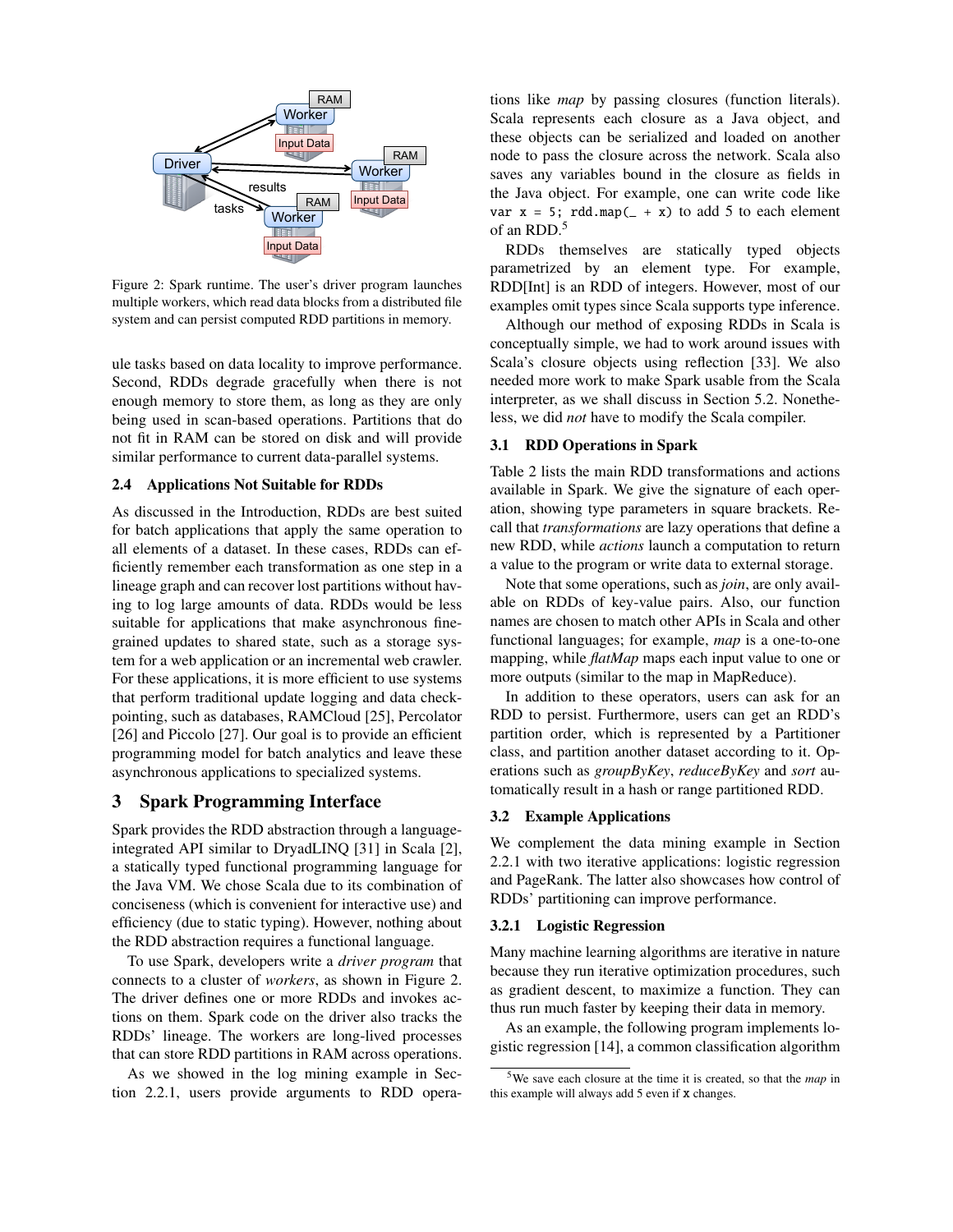|                        |                                                                                    | $map(f: T \Rightarrow U)$ : RDD[T] $\Rightarrow$ RDD[U]                                          |
|------------------------|------------------------------------------------------------------------------------|--------------------------------------------------------------------------------------------------|
|                        | $filter(f: T \Rightarrow Bool)$ : $RDD[T] \Rightarrow RDD[T]$                      |                                                                                                  |
|                        | $\text{flatMap}(f : \mathbb{T} \Rightarrow \text{Seq}[\mathbb{U}])$ :              | $RDD[T] \Rightarrow RDD[U]$                                                                      |
|                        | $sample(fraction : Float)$ :                                                       | $RDD[T] \Rightarrow RDD[T]$ (Deterministic sampling)                                             |
|                        |                                                                                    | $groupByKey()$ : RDD $[(K, V)] \Rightarrow RDD[(K, Seq[V])]$                                     |
|                        | $reduceByKey(f : (V, V) \Rightarrow V)$ : $RDD[(K, V)] \Rightarrow RDD[(K, V)]$    |                                                                                                  |
| <b>Transformations</b> |                                                                                    | <i>union</i> () : $(RDD[T], RDD[T]) \Rightarrow RDD[T]$                                          |
|                        | join()<br>$\sim 10^6$                                                              | $(RDD[(K, V)], RDD[(K, W)]) \Rightarrow RDD[(K, (V, W))]$                                        |
|                        |                                                                                    | $cogroup()$ : $(RDD[(K, V)], RDD[(K, W)]) \Rightarrow RDD[(K, (Seq[V], Seq[W]))]$                |
|                        |                                                                                    | $crossProduct()$ : $(RDD[T], RDD[U]) \Rightarrow RDD[(T, U)]$                                    |
|                        |                                                                                    | $mapValues(f: V \Rightarrow W)$ : RDD[(K, V)] $\Rightarrow$ RDD[(K, W)] (Preserves partitioning) |
|                        |                                                                                    | $sort(c : Comparison(K))$ : $RDD[(K, V)] \Rightarrow RDD[(K, V)]$                                |
|                        | <i>partitionBy</i> ( $p$ : Partitioner[K]) : RDD[(K, V)] $\Rightarrow$ RDD[(K, V)] |                                                                                                  |
|                        | count()                                                                            | : $RDD[T] \Rightarrow Long$                                                                      |
|                        | collect()                                                                          | $\therefore$ RDD[T] $\Rightarrow$ Seq[T]                                                         |
| <b>Actions</b>         | $reduce(f:(T,T) \Rightarrow T) : RDD[T] \Rightarrow T$                             |                                                                                                  |
|                        |                                                                                    | $lookup(k: K)$ : RDD $[(K, V)] \Rightarrow$ Seq $[V]$ (On hash/range partitioned RDDs)           |
|                        |                                                                                    | $save(path : String) : Outputs RDD to a storage system, e.g., HDFS$                              |

Table 2: Transformations and actions available on RDDs in Spark. Seq[T] denotes a sequence of elements of type T.

that searches for a hyperplane *w* that best separates two sets of points (*e.g.,* spam and non-spam emails). The algorithm uses gradient descent: it starts *w* at a random value, and on each iteration, it sums a function of *w* over the data to move *w* in a direction that improves it.

```
val points = spark.textFile(...)
                   .map(parsePoint).persist()
var w = // random initial vector
for (i <- 1 to ITERATIONS) {
  val gradient = points.map{ p =>
    p.x * (1/(1+exp(-p.y*(w dot p.x)))-1)*p.y
  }. reduce((a, b) \Rightarrow a+b)w -= gradient
}
```
We start by defining a persistent RDD called points as the result of a *map* transformation on a text file that parses each line of text into a Point object. We then repeatedly run *map* and *reduce* on points to compute the gradient at each step by summing a function of the current *w*. Keeping points in memory across iterations can yield a  $20 \times$  speedup, as we show in Section 6.1.

#### 3.2.2 PageRank

A more complex pattern of data sharing occurs in PageRank [6]. The algorithm iteratively updates a *rank* for each document by adding up contributions from documents that link to it. On each iteration, each document sends a contribution of  $\frac{r}{n}$  to its neighbors, where *r* is its rank and *n* is its number of neighbors. It then updates its rank to  $\alpha/N + (1 - \alpha) \sum c_i$ , where the sum is over the contributions it received and *N* is the total number of documents. We can write PageRank in Spark as follows:

// Load graph as an RDD of (URL, outlinks) pairs



Figure 3: Lineage graph for datasets in PageRank.

```
val links = spark.textFile(...).map(...).persist()
var ranks = // RDD of (URL, rank) pairs
for (i <- 1 to ITERATIONS) {
  // Build an RDD of (targetURL, float) pairs
  // with the contributions sent by each page
  val contribs = links.join(ranks).flatMap {
    (url, (links, rank)) =>
      links.map(dest => (dest, rank/links.size))
  }
  // Sum contributions by URL and get new ranks
  ranks = contribs.reduceByKey((x,y) => x+y)
             .mapValues(sum => a/N + (1-a)*sum
```


This program leads to the RDD lineage graph in Figure 3. On each iteration, we create a new ranks dataset based on the contribs and ranks from the previous iteration and the static links dataset. $6$  One interesting feature of this graph is that it grows longer with the number

<sup>&</sup>lt;sup>6</sup>Note that although RDDs are immutable, the variables ranks and contribs in the program point to different RDDs on each iteration.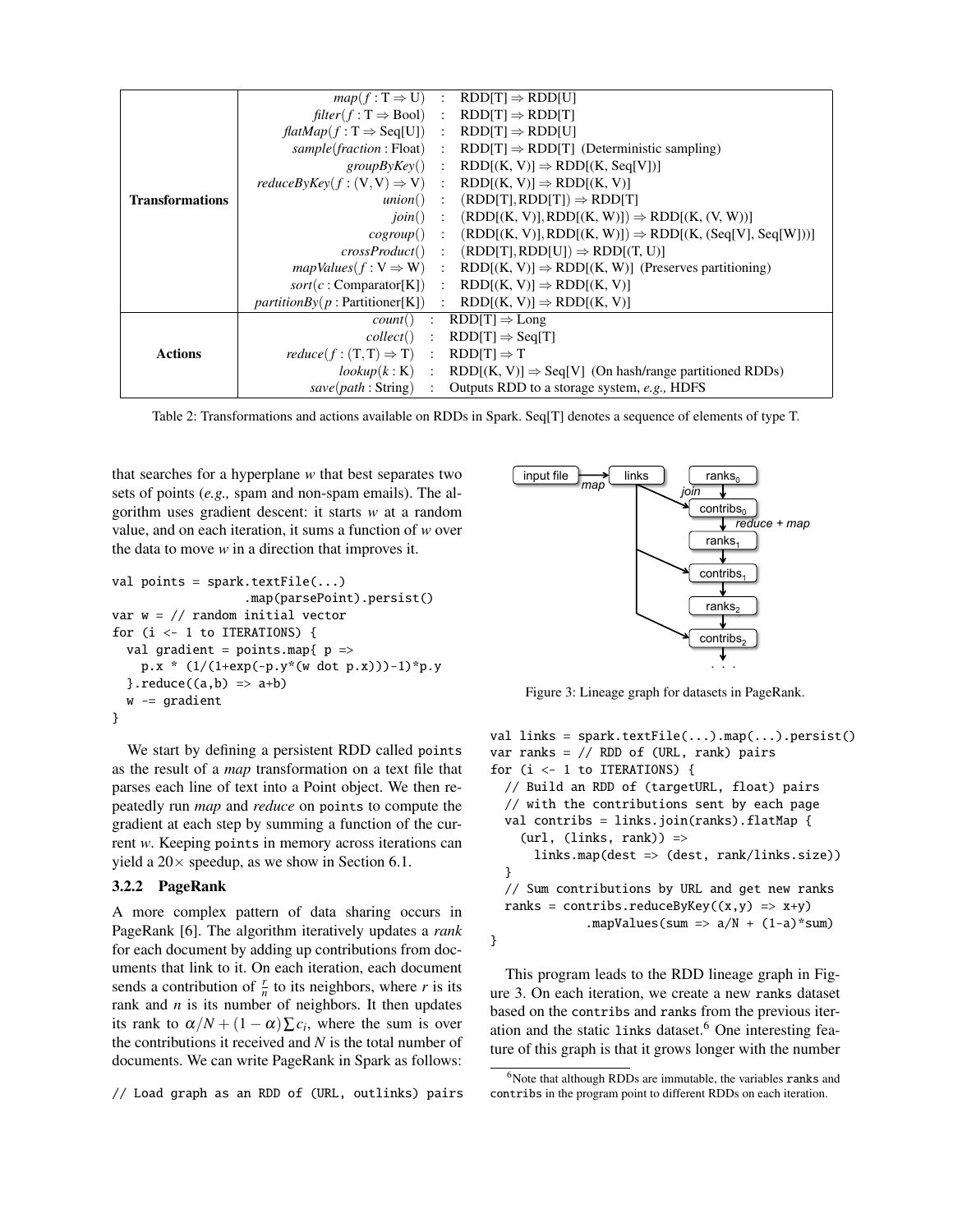of iterations. Thus, in a job with many iterations, it may be necessary to reliably replicate some of the versions of ranks to reduce fault recovery times [20]. The user can call *persist* with a RELIABLE flag to do this. However, note that the links dataset does *not* need to be replicated, because partitions of it can be rebuilt efficiently by rerunning a *map* on blocks of the input file. This dataset will typically be much larger than ranks, because each document has many links but only one number as its rank, so recovering it using lineage saves time over systems that checkpoint a program's entire in-memory state.

Finally, we can optimize communication in PageRank by controlling the *partitioning* of the RDDs. If we specify a partitioning for links (*e.g.,* hash-partition the link lists by URL across nodes), we can partition ranks in the same way and ensure that the *join* operation between links and ranks requires no communication (as each URL's rank will be on the same machine as its link list). We can also write a custom Partitioner class to group pages that link to each other together (*e.g.,* partition the URLs by domain name). Both optimizations can be expressed by calling partitionBy when we define links:

```
links = spark.textFile(...).map(...).partitionBy(myPartFunc).persist()
```
After this initial call, the *join* operation between links and ranks will automatically aggregate the contributions for each URL to the machine that its link lists is on, calculate its new rank there, and join it with its links. This type of consistent partitioning across iterations is one of the main optimizations in specialized frameworks like Pregel. RDDs let the user express this goal directly.

# 4 Representing RDDs

One of the challenges in providing RDDs as an abstraction is choosing a representation for them that can track lineage across a wide range of transformations. Ideally, a system implementing RDDs should provide as rich a set of transformation operators as possible (*e.g.,* the ones in Table 2), and let users compose them in arbitrary ways. We propose a simple graph-based representation for RDDs that facilitates these goals. We have used this representation in Spark to support a wide range of transformations without adding special logic to the scheduler for each one, which greatly simplified the system design.

In a nutshell, we propose representing each RDD through a common interface that exposes five pieces of information: a set of *partitions*, which are atomic pieces of the dataset; a set of *dependencies* on parent RDDs; a function for computing the dataset based on its parents; and metadata about its partitioning scheme and data placement. For example, an RDD representing an HDFS file has a partition for each block of the file and knows which machines each block is on. Meanwhile, the result

| Operation                 | Meaning                                                                            |
|---------------------------|------------------------------------------------------------------------------------|
| partitions()              | Return a list of Partition objects                                                 |
| preferred Locations $(p)$ | List nodes where partition $p$ can be<br>accessed faster due to data locality      |
| dependencies()            | Return a list of dependencies                                                      |
| iterator(p, parentIters)  | Compute the elements of partition $p$<br>given iterators for its parent partitions |
| partitioner()             | Return metadata specifying whether<br>the RDD is hash/range partitioned            |

Table 3: Interface used to represent RDDs in Spark.

of a *map* on this RDD has the same partitions, but applies the map function to the parent's data when computing its elements. We summarize this interface in Table 3.

The most interesting question in designing this interface is how to represent dependencies between RDDs. We found it both sufficient and useful to classify dependencies into two types: *narrow* dependencies, where each partition of the parent RDD is used by at most one partition of the child RDD, *wide* dependencies, where multiple child partitions may depend on it. For example, *map* leads to a narrow dependency, while *join* leads to to wide dependencies (unless the parents are hash-partitioned). Figure 4 shows other examples.

This distinction is useful for two reasons. First, narrow dependencies allow for pipelined execution on one cluster node, which can compute all the parent partitions. For example, one can apply a *map* followed by a *filter* on an element-by-element basis. In contrast, wide dependencies require data from all parent partitions to be available and to be shuffled across the nodes using a MapReducelike operation. Second, recovery after a node failure is more efficient with a narrow dependency, as only the lost parent partitions need to be recomputed, and they can be recomputed in parallel on different nodes. In contrast, in a lineage graph with wide dependencies, a single failed node might cause the loss of some partition from all the ancestors of an RDD, requiring a complete re-execution.

This common interface for RDDs made it possible to implement most transformations in Spark in less than 20 lines of code. Indeed, even new Spark users have implemented new transformations (*e.g.,* sampling and various types of joins) without knowing the details of the scheduler. We sketch some RDD implementations below.

HDFS files: The input RDDs in our samples have been files in HDFS. For these RDDs, *partitions* returns one partition for each block of the file (with the block's offset stored in each Partition object), *preferredLocations* gives the nodes the block is on, and *iterator* reads the block.

*map*: Calling *map* on any RDD returns a MappedRDD object. This object has the same partitions and preferred locations as its parent, but applies the function passed to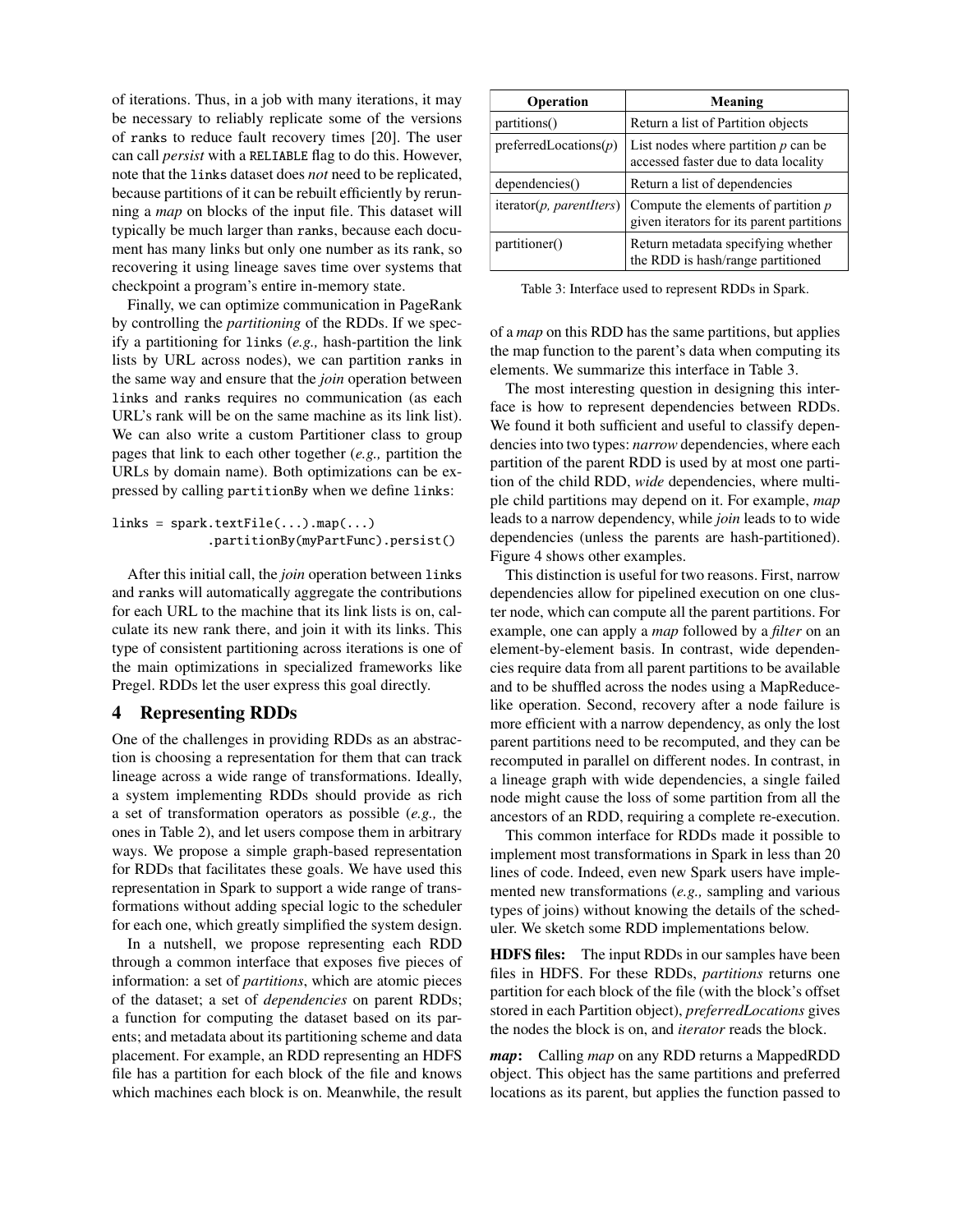

Figure 4: Examples of narrow and wide dependencies. Each box is an RDD, with partitions shown as shaded rectangles.

*map* to the parent's records in its *iterator* method.

*union*: Calling *union* on two RDDs returns an RDD whose partitions are the union of those of the parents. Each child partition is computed through a narrow dependency on the corresponding parent.<sup>7</sup>

*sample*: Sampling is similar to mapping, except that the RDD stores a random number generator seed for each partition to deterministically sample parent records.

*join*: Joining two RDDs may lead to either two narrow dependencies (if they are both hash/range partitioned with the same partitioner), two wide dependencies, or a mix (if one parent has a partitioner and one does not). In either case, the output RDD has a partitioner (either one inherited from the parents or a default hash partitioner).

# 5 Implementation

We have implemented Spark in about 14,000 lines of Scala. The system runs over the Mesos cluster manager [17], allowing it to share resources with Hadoop, MPI and other applications. Each Spark program runs as a separate Mesos application, with its own driver (master) and workers, and resource sharing between these applications is handled by Mesos.

Spark can read data from any Hadoop input source (*e.g.,* HDFS or HBase) using Hadoop's existing input plugin APIs, and runs on an unmodified version of Scala.

We now sketch several of the technically interesting parts of the system: our job scheduler (§5.1), our Spark interpreter allowing interactive use  $(\S$ 5.2), memory management ( $\S$ 5.3), and support for checkpointing ( $\S$ 5.4).

#### 5.1 Job Scheduling

Spark's scheduler uses our representation of RDDs, described in Section 4.

Overall, our scheduler is similar to Dryad's [19], but it additionally takes into account which partitions of per-



Figure 5: Example of how Spark computes job stages. Boxes with solid outlines are RDDs. Partitions are shaded rectangles, in black if they are already in memory. To run an action on RDD G, we build build stages at wide dependencies and pipeline narrow transformations inside each stage. In this case, stage 1's output RDD is already in RAM, so we run stage 2 and then 3.

**Physical control of the secondary and the secondary and the secondary and the secondary and the secondary and the secondary and the secondary and the secondary and the secondary and the secondary and the secondary and the** sistent RDDs are available in memory. Whenever a user runs an action (*e.g., count* or *save*) on an RDD, the scheduler examines that RDD's lineage graph to build a DAG of *stages* to execute, as illustrated in Figure 5. Each stage contains as many pipelined transformations with narrow dependencies as possible. The boundaries of the stages are the shuffle operations required for wide dependencies, or any already computed partitions that can shortcircuit the computation of a parent RDD. The scheduler then launches tasks to compute missing partitions from each stage until it has computed the target RDD.

Our scheduler assigns tasks to machines based on data locality using delay scheduling [32]. If a task needs to process a partition that is available in memory on a node, we send it to that node. Otherwise, if a task processes a partition for which the containing RDD provides preferred locations (*e.g.,* an HDFS file), we send it to those.

For wide dependencies (*i.e.,* shuffle dependencies), we currently materialize intermediate records on the nodes holding parent partitions to simplify fault recovery, much like MapReduce materializes map outputs.

If a task fails, we re-run it on another node as long as its stage's parents are still available. If some stages have become unavailable (*e.g.,* because an output from the "map side" of a shuffle was lost), we resubmit tasks to compute the missing partitions in parallel. We do not yet tolerate scheduler failures, though replicating the RDD lineage graph would be straightforward.

Finally, although all computations in Spark currently run in response to actions called in the driver program, we are also experimenting with letting tasks on the cluster (*e.g.,* maps) call the *lookup* operation, which provides random access to elements of hash-partitioned RDDs by key. In this case, tasks would need to tell the scheduler to compute the required partition if it is missing.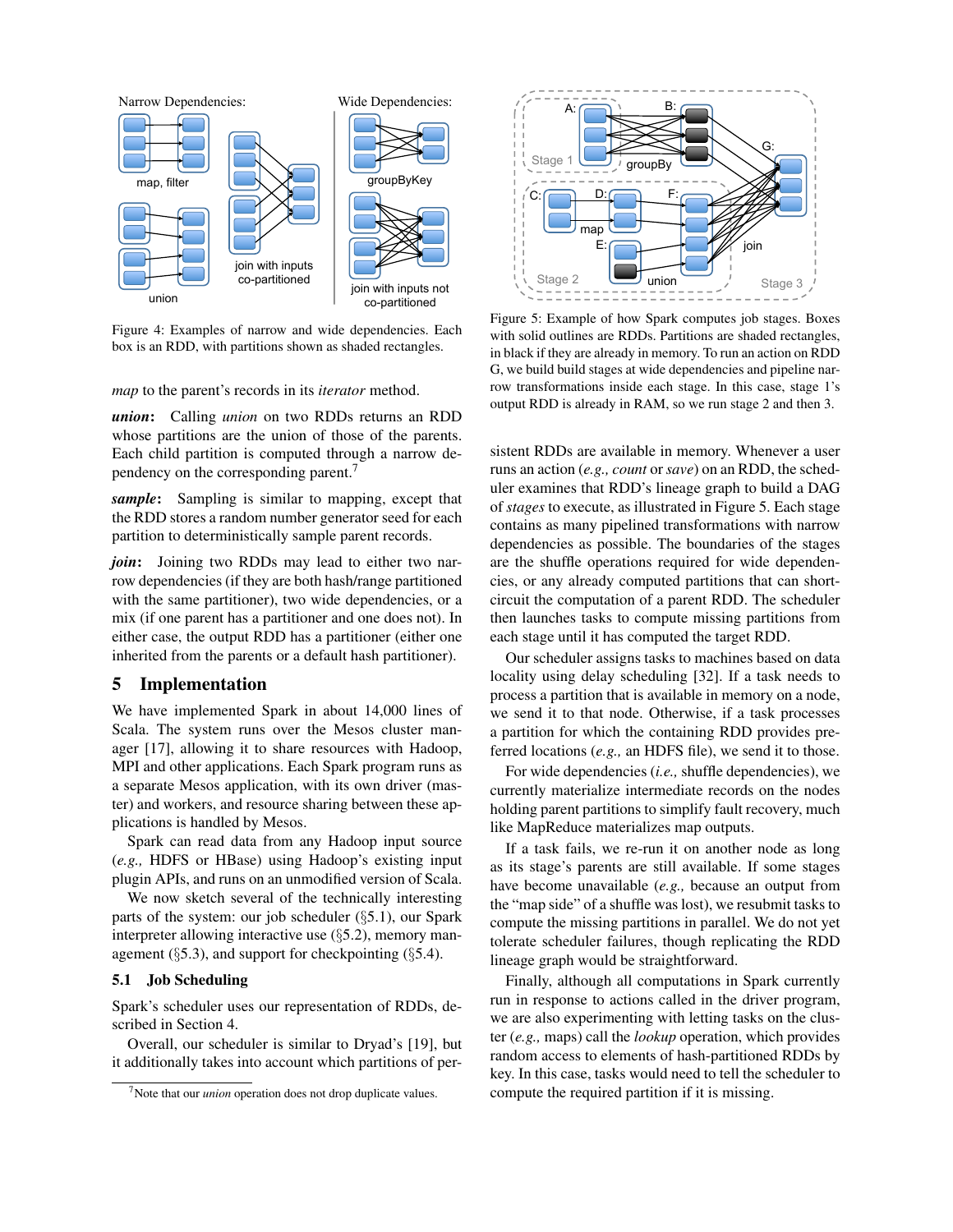

a) Lines typed by user b) Resulting object graph

Figure 6: Example showing how the Spark interpreter translates two lines entered by the user into Java objects.

### 5.2 Interpreter Integration

Scala includes an interactive shell similar to those of Ruby and Python. Given the low latencies attained with in-memory data, we wanted to let users run Spark interactively from the interpreter to query big datasets.

The Scala interpreter normally operates by compiling a class for each line typed by the user, loading it into the JVM, and invoking a function on it. This class includes a singleton object that contains the variables or functions on that line and runs the line's code in an initialize method. For example, if the user types var  $x = 5$ followed by  $print(n(x)$ , the interpreter defines a class called Line1 containing x and causes the second line to compile to println(Line1.getInstance().x).

We made two changes to the interpreter in Spark:

- 1. *Class shipping:* To let the worker nodes fetch the bytecode for the classes created on each line, we made the interpreter serve these classes over HTTP.
- 2. *Modified code generation:* Normally, the singleton object created for each line of code is accessed through a static method on its corresponding class. This means that when we serialize a closure referencing a variable defined on a previous line, such as Line1.x in the example above, Java will not trace through the object graph to ship the Line1 instance wrapping around x. Therefore, the worker nodes will not receive x. We modified the code generation logic to reference the instance of each line object directly.

Figure 6 shows how the interpreter translates a set of lines typed by the user to Java objects after our changes.

We found the Spark interpreter to be useful in processing large traces obtained as part of our research and exploring datasets stored in HDFS. We also plan to use to run higher-level query languages interactively, *e.g.,* SQL.

#### 5.3 Memory Management

Spark provides three options for storage of persistent RDDs: in-memory storage as deserialized Java objects, in-memory storage as serialized data, and on-disk storage. The first option provides the fastest performance, because the Java VM can access each RDD element natively. The second option lets users choose a more memory-efficient representation than Java object graphs when space is limited, at the cost of lower performance.<sup>8</sup> The third option is useful for RDDs that are too large to keep in RAM but costly to recompute on each use.

To manage the limited memory available, we use an LRU eviction policy at the level of RDDs. When a new RDD partition is computed but there is not enough space to store it, we evict a partition from the least recently accessed RDD, unless this is the same RDD as the one with the new partition. In that case, we keep the old partition in memory to prevent cycling partitions from the same RDD in and out. This is important because most operations will run tasks over an entire RDD, so it is quite likely that the partition already in memory will be needed in the future. We found this default policy to work well in all our applications so far, but we also give users further control via a "persistence priority" for each RDD.

Finally, each instance of Spark on a cluster currently has its own separate memory space. In future work, we plan to investigate sharing RDDs across instances of Spark through a unified memory manager.

### 5.4 Support for Checkpointing

Although lineage can always be used to recover RDDs after a failure, such recovery may be time-consuming for RDDs with long lineage chains. Thus, it can be helpful to checkpoint some RDDs to stable storage.

In general, checkpointing is useful for RDDs with long lineage graphs containing wide dependencies, such as the rank datasets in our PageRank example (§3.2.2). In these cases, a node failure in the cluster may result in the loss of some slice of data from each parent RDD, requiring a full recomputation [20]. In contrast, for RDDs with narrow dependencies on data in stable storage, such as the points in our logistic regression example  $(\S 3.2.1)$ and the link lists in PageRank, checkpointing may never be worthwhile. If a node fails, lost partitions from these RDDs can be recomputed in parallel on other nodes, at a fraction of the cost of replicating the whole RDD.

Spark currently provides an API for checkpointing (a REPLICATE flag to *persist*), but leaves the decision of which data to checkpoint to the user. However, we are also investigating how to perform automatic checkpointing. Because our scheduler knows the size of each dataset as well as the time it took to first compute it, it should be able to select an optimal set of RDDs to checkpoint to minimize system recovery time [30].

Finally, note that the read-only nature of RDDs makes

<sup>8</sup>The cost depends on how much computation the application does per byte of data, but can be up to  $2 \times$  for lightweight processing.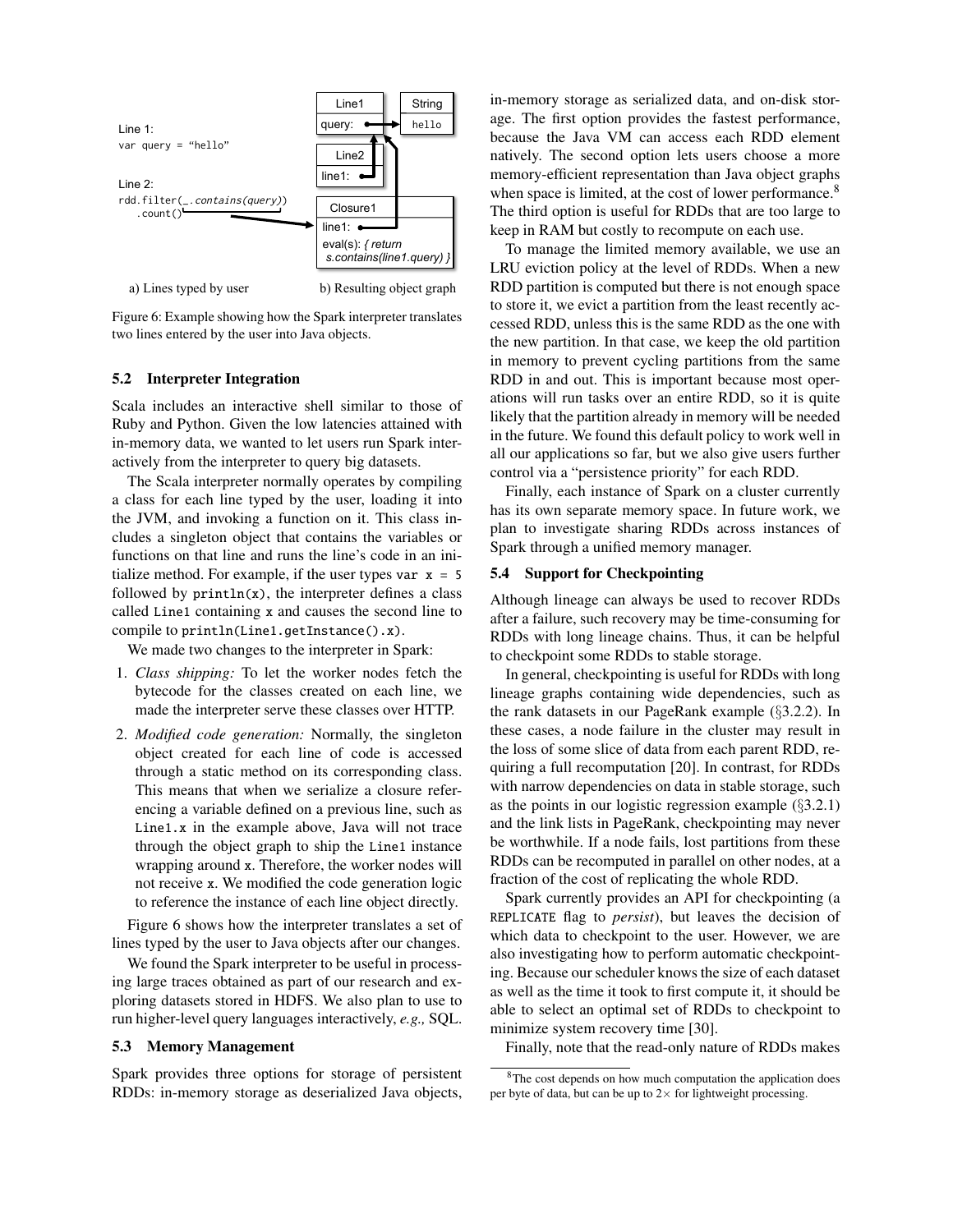them simpler to checkpoint than general shared memory. Because consistency is not a concern, RDDs can be written out in the background without requiring program pauses or distributed snapshot schemes.

### 6 Evaluation

We evaluated Spark and RDDs through a series of experiments on Amazon EC2, as well as benchmarks of user applications. Overall, our results show the following:

- Spark outperforms Hadoop by up to  $20 \times$  in iterative machine learning and graph applications. The speedup comes from avoiding I/O and deserialization costs by storing data in memory as Java objects.
- Applications written by our users perform and scale well. In particular, we used Spark to speed up an analytics report that was running on Hadoop by  $40\times$ .
- When nodes fail, Spark can recover quickly by rebuilding only the lost RDD partitions.
- Spark can be used to query a 1 TB dataset interactively with latencies of 5–7 seconds.

We start by presenting benchmarks for iterative machine learning applications  $(\S6.1)$  and PageRank  $(\S6.2)$ against Hadoop. We then evaluate fault recovery in Spark  $(\S6.3)$  and behavior when a dataset does not fit in memory (§6.4). Finally, we discuss results for user applications ( $\S 6.5$ ) and interactive data mining ( $\S 6.6$ ).

Unless otherwise noted, our tests used m1.xlarge EC2 nodes with 4 cores and 15 GB of RAM. We used HDFS for storage, with 256 MB blocks. Before each test, we cleared OS buffer caches to measure IO costs accurately.

#### 6.1 Iterative Machine Learning Applications

We implemented two iterative machine learning applications, logistic regression and k-means, to compare the performance of the following systems:

- *Hadoop:* The Hadoop 0.20.2 stable release.
- *HadoopBinMem:* A Hadoop deployment that converts the input data into a low-overhead binary format in the first iteration to eliminate text parsing in later ones, and stores it in an in-memory HDFS instance.
- *Spark:* Our implementation of RDDs.

We ran both algorithms for 10 iterations on 100 GB datasets using 25–100 machines. The key difference between the two applications is the amount of computation they perform per byte of data. The iteration time of kmeans is dominated by computation, while logistic regression is less compute-intensive and thus more sensitive to time spent in deserialization and I/O.

Since typical learning algorithms need tens of iterations to converge, we report times for the first iteration and subsequent iterations separately. We find that shar-



Figure 7: Duration of the first and later iterations in Hadoop, HadoopBinMem and Spark for logistic regression and k-means using 100 GB of data on a 100-node cluster.



Figure 8: Running times for iterations after the first in Hadoop, HadoopBinMem, and Spark. The jobs all processed 100 GB.

First Iterations All three systems read text input from HDFS in their first iterations. As shown in the light bars in Figure 7, Spark was moderately faster than Hadoop across experiments. This difference was due to signaling overheads in Hadoop's heartbeat protocol between its master and workers. HadoopBinMem was the slowest because it ran an extra MapReduce job to convert the data to binary, it and had to write this data across the network to a replicated in-memory HDFS instance.

Subsequent Iterations Figure 7 also shows the average running times for subsequent iterations, while Figure 8 shows how these scaled with cluster size. For logistic regression, Spark  $25.3\times$  and  $20.7\times$  faster than Hadoop and HadoopBinMem respectively on 100 machines. For the more compute-intensive k-means application, Spark still achieved speedup of  $1.9 \times$  to  $3.2 \times$ .

Understanding the Speedup We were surprised to find that Spark outperformed even Hadoop with inmemory storage of binary data (HadoopBinMem) by a  $20 \times$  margin. In HadoopBinMem, we had used Hadoop's standard binary format (SequenceFile) and a large block size of 256 MB, and we had forced HDFS's data directory to be on an in-memory file system. However, Hadoop still ran slower due to several factors:

- 1. Minimum overhead of the Hadoop software stack,
- 2. Overhead of HDFS while serving data, and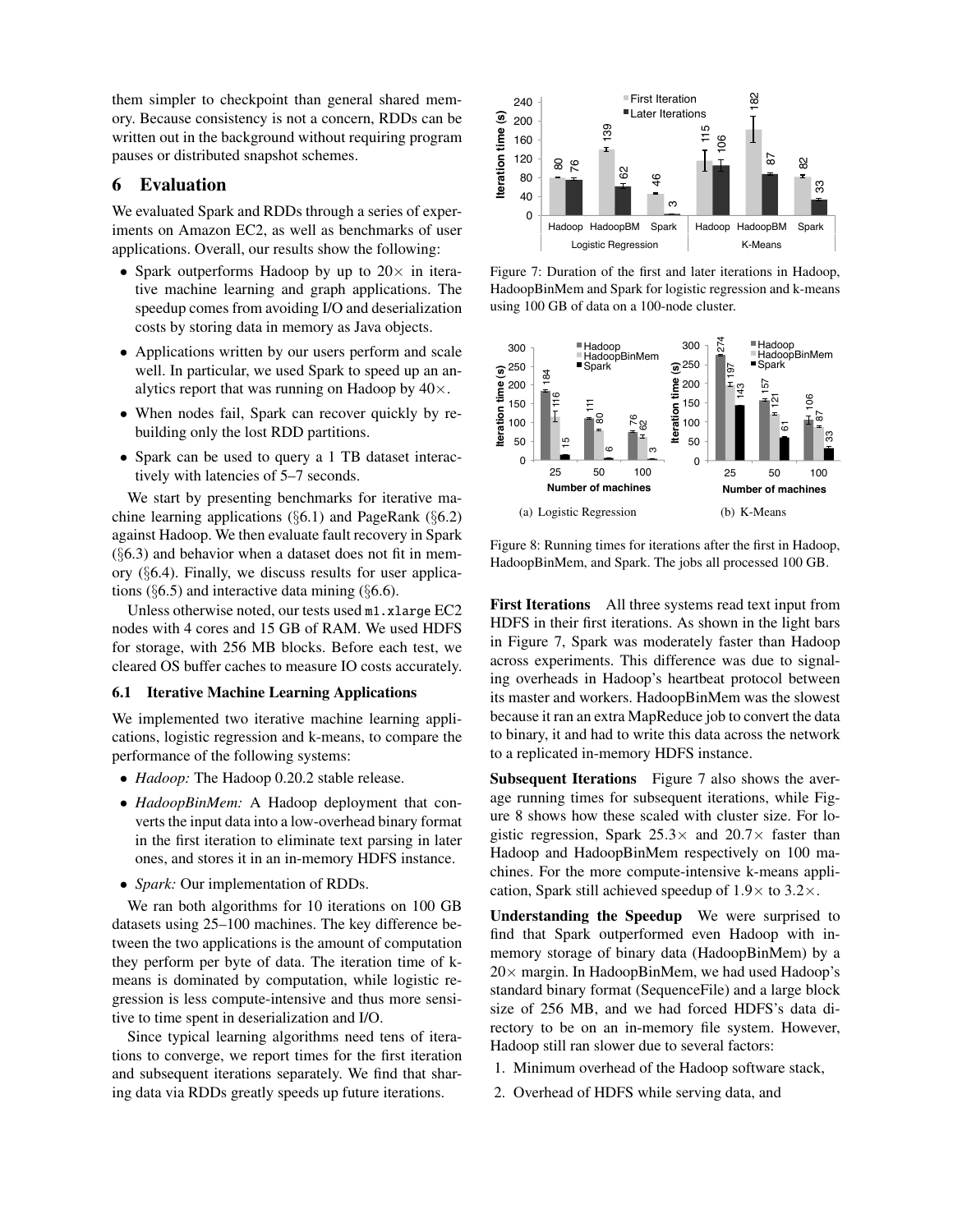

Figure 9: Iteration times for logistic regression using 256 MB data on a single machine for different sources of input.

# 3. Deserialization cost to convert binary records to usable in-memory Java objects.

We investigated each of these factors in turn. To measure (1), we ran no-op Hadoop jobs, and saw that these at incurred least 25s of overhead to complete the minimal requirements of job setup, starting tasks, and cleaning up. Regarding (2), we found that HDFS performed multiple memory copies and a checksum to serve each block.

Finally, to measure (3), we ran microbenchmarks on a single machine to run the logistic regression computation on 256 MB inputs in various formats. In particular, we compared the time to process text and binary inputs from both HDFS (where overheads in the HDFS stack will manifest) and an in-memory local file (where the kernel can very efficiently pass data to the program).

We show the results of these tests in Figure 9. The differences between in-memory HDFS and local file show that reading through HDFS introduced a 2-second overhead, even when data was in memory on the local machine. The differences between the text and binary input indicate the parsing overhead was 7 seconds. Finally, even when reading from an in-memory file, converting the pre-parsed binary data into Java objects took 3 seconds, which is still almost as expensive as the logistic regression itself. By storing RDD elements directly as Java objects in memory, Spark avoids all these overheads. **Example 12 E**<br> **Example 14**<br> **Example 14**<br> **Example 14**<br> **Example 14**<br> **Example 14**<br> **Example 14**<br> **Example 14**<br> **Example 14**<br> **Example 14**<br> **Example 14**<br> **Example 14**<br> **Example 14**<br> **Example 14**<br> **Example 14**<br> **Exampl** 

#### 6.2 PageRank

We compared the performance of Spark with Hadoop for PageRank using a 54 GB Wikipedia dump. We ran 10 iterations of the PageRank algorithm to process a link graph of approximately 4 million articles. Figure 10 demonstrates that in-memory storage alone provided Spark with a  $2.4 \times$  speedup over Hadoop on 30 nodes. In addition, controlling the partitioning of the RDDs to make it consistent across iterations, as discussed in Section 3.2.2, improved the speedup to  $7.4\times$ . The results also scaled nearly linearly to 60 nodes.

We also evaluated a version of PageRank written using our implementation of Pregel over Spark, which we describe in Section 7.1. The iteration times were similar to the ones in Figure 10, but longer by about 4 seconds because Pregel runs an extra operation on each iteration



Figure 10: Performance of PageRank on Hadoop and Spark.



Figure 11: Iteration times for k-means in presence of a failure. One machine was killed at the start of the 6th iteration, resulting in partial reconstruction of an RDD using lineage.

#### 6.3 Fault Recovery

We evaluated the cost of reconstructing RDD partitions using lineage after a node failure in the k-means application. Figure 11 compares the running times for 10 iterations of k-means on a 75-node cluster in normal operating scenario, with one where a node fails at the start of the 6th iteration. Without any failure, each iteration consisted of 400 tasks working on 100 GB of data.

Until the end of the 5th iteration, the iteration times were about 58 seconds. In the 6th iteration, one of the machines was killed, resulting in the loss of the tasks running on that machine and the RDD partitions stored there. Spark re-ran these tasks in parallel on other machines, where they re-read corresponding input data and reconstructed RDDs via lineage, which increased the iteration time to 80s. Once the lost RDD partitions were reconstructed, the iteration time went back down to 58s.

Note that with a checkpoint-based fault recovery mechanism, recovery would likely require rerunning at least several iterations, depending on the frequency of checkpoints. Furthermore, the system would need to replicate the application's 100 GB working set (the text input data converted into binary) across the network, and would either consume twice the memory of Spark to replicate it in RAM, or would have to wait to write 100 GB to disk. In contrast, the lineage graphs for the RDDs in our examples were all less than 10 KB in size.

#### 6.4 Behavior with Insufficient Memory

So far, we ensured that every machine in the cluster had enough memory to store all the RDDs across itera-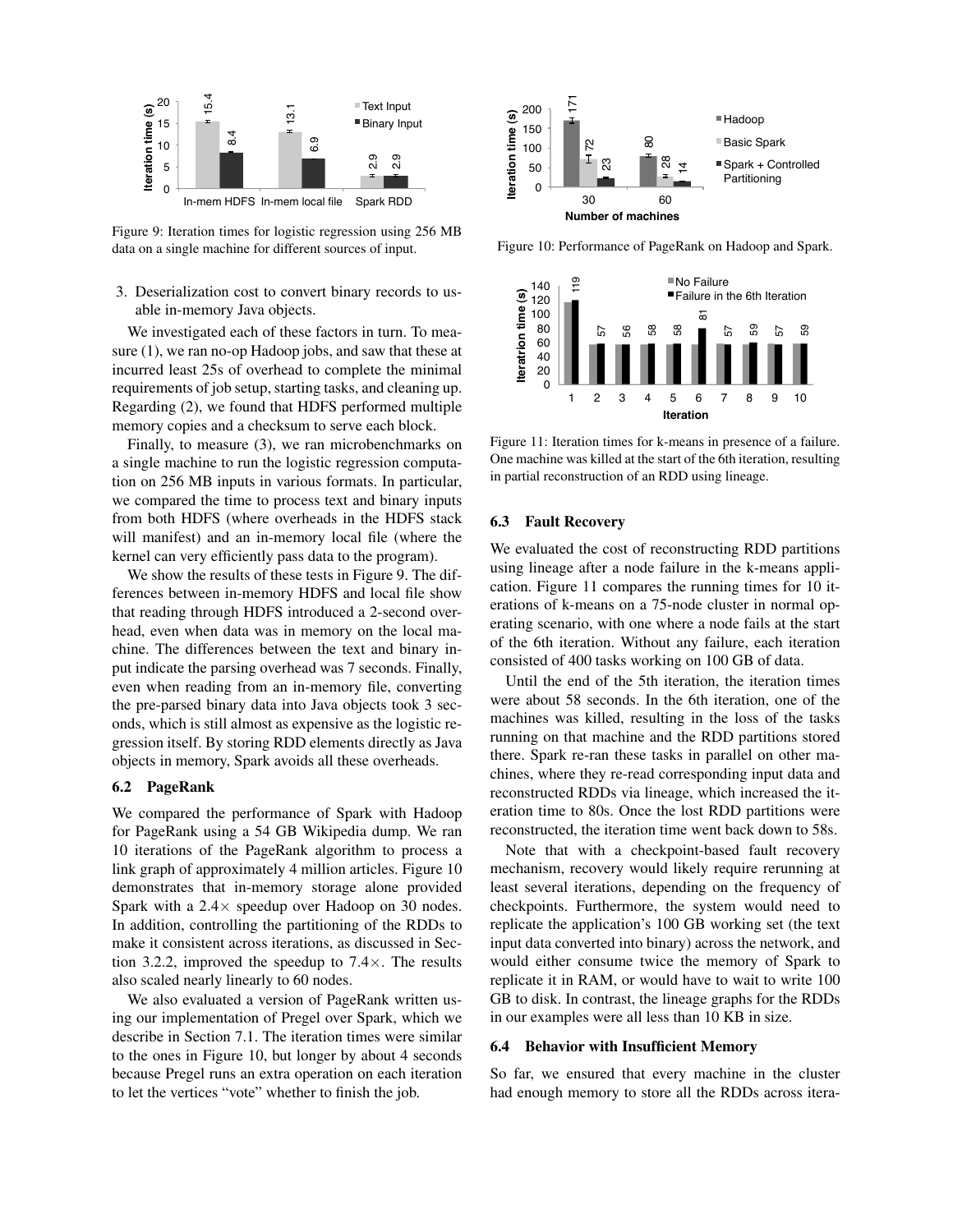

Figure 12: Performance of logistic regression using 100 GB data on 25 machines with varying amounts of data in memory.

tions. A natural question is how Spark runs if there is not enough memory to store a job's data. In this experiment, we configured Spark not to use more than a certain percentage of memory to store RDDs on each machine. We present results for various amounts of storage space for logistic regression in Figure 12. We see that performance degrades gracefully with less space.

#### 6.5 User Applications Built with Spark

In-Memory Analytics Conviva Inc, a video distribution company, used Spark to accelerate a number of data analytics reports that previously ran over Hadoop. For example, one report ran as a series of Hive [1] queries that computed various statistics for a customer. These queries all worked on the same subset of the data (records matching a customer-provided filter), but performed aggregations (averages, percentiles, and COUNT DISTINCT) over different grouping fields, requiring separate MapReduce jobs. By implementing the queries in Spark and loading the subset of data shared across them once into an RDD, the company was able to speed up the report by 40×. A report on 200 GB of compressed data that took 20 hours on a Hadoop cluster now runs in 30 minutes using only two Spark machines. Furthermore, the Spark program only required 96 GB of RAM, because it only stored the rows and columns matching the customer's filter in an RDD, not the whole decompressed file. **EVALUAT CONSULTER CONSULTER CONSULTER CONSULTER (SEE THE SEE THE SEE THE SEE THE SEE THE SEE THE SEE THE SEE THE SEE THE SEE THE SEE THE SEE THE SEE THE SEE THE SEE THE SEE THE SEE THE SEE THE SEE THE SEE THE SEE THE SEE** 

Traffic Modeling Researchers in the Mobile Millennium project at Berkeley [18] parallelized a learning algorithm for inferring road traffic congestion from sporadic automobile GPS measurements. The source data were a 10,000 link road network for a metropolitan area, as well as 600,000 samples of point-to-point trip times for GPS-equipped automobiles (travel times for each path may include multiple road links). Using a traffic model, the system can estimate the time it takes to travel across individual road links. The researchers trained this model using an expectation maximization (EM) algorithm that repeats two *map* and *reduceByKey* steps iteratively. The application scales nearly linearly from 20 to



Figure 13: Per-iteration running time of two user applications implemented with Spark. Error bars show standard deviations.



Figure 14: Response times for interactive queries on Spark, scanning increasingly larger input datasets on 100 machines.

Twitter Spam Classification The Monarch project at Berkeley [29] used Spark to identify link spam in Twitter messages. They implemented a logistic regression classifier on top of Spark similar to the example in Section 6.1, but they used a distributed *reduceByKey* to sum the gradient vectors in parallel. In Figure 13(b) we show the scaling results for training a classifier over a 50 GB subset of the data:  $250,000$  URLs and  $10<sup>7</sup>$  features/dimensions related to the network and content properties of the pages at each URL. The scaling is not as close to linear due to a higher fixed communication cost per iteration.

### 6.6 Interactive Data Mining

To demonstrate Spark' ability to interactively query big datasets, we used it to analyze 1TB of Wikipedia page view logs (2 years of data). For this experiment, we used 100 m2.4xlarge EC2 instances with 8 cores and 68 GB of RAM each. We ran queries to find total views of (1) all pages, (2) pages with titles exactly matching a given word, and (3) pages with titles partially matching a word. Each query scanned the entire input data.

Figure 14 shows the response times of the queries on the full dataset and half and one-tenth of the data. Even at 1 TB of data, queries on Spark took 5–7 seconds. This was more than an order of magnitude faster than working with on-disk data; for example, querying the 1 TB file from disk took 170s. This illustrates that RDDs make Spark a powerful tool for interactive data mining.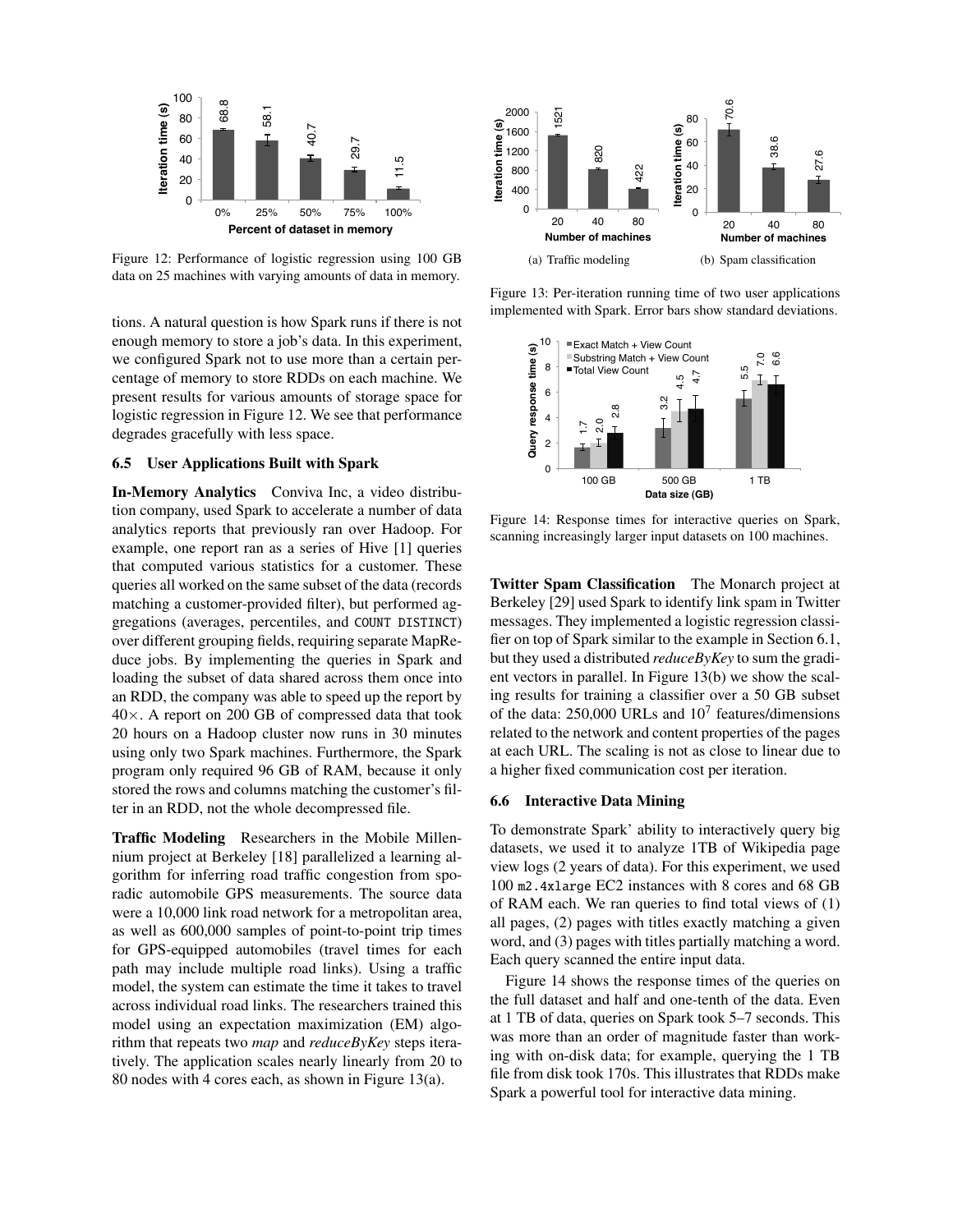# 7 Discussion

Although RDDs seem to offer a limited programming interface due to their immutable nature and coarse-grained transformations, we have found them suitable for a wide class of applications. In particular, RDDs can express a surprising number of cluster programming models that have so far been proposed as separate frameworks, allowing users to *compose* these models in one program (*e.g.,* run a MapReduce operation to build a graph, then run Pregel on it) and share data between them. In this section, we discuss which programming models RDDs can express and why they are so widely applicable (§7.1). In addition, we discuss another benefit of the lineage information in RDDs that we are pursuing, which is to facilitate debugging across these models (§7.2).

# 7.1 Expressing Existing Programming Models

RDDs can *efficiently* express a number of cluster programming models that have so far been proposed independently. By "efficiently," we mean that not only can RDDs be used to produce the same output as programs written in these models, but that RDDs can also capture the *optimizations* that these frameworks perform, such as keeping specific data in memory, partitioning it to minimize communication, and recovering from failures efficiently. The models expressible using RDDs include:

MapReduce: This model can be expressed using the *flatMap* and *groupByKey* operations in Spark, or *reduce-ByKey* if there is a combiner.

DryadLINQ: The DryadLINQ system provides a wider range of operators than MapReduce over the more general Dryad runtime, but these are all bulk operators that correspond directly to RDD transformations available in Spark (*map*, *groupByKey*, *join*, etc).

SQL: Like DryadLINQ expressions, SQL queries perform data-parallel operations on sets of records.

Pregel: Google's Pregel [22] is a specialized model for iterative graph applications that at first looks quite different from the set-oriented programming models in other systems. In Pregel, a program runs as a series of coordinated "supersteps." On each superstep, each vertex in the graph runs a user function that can update state associated with the vertex, change the graph topology, and send messages to other vertices for use in the *next* superstep. This model can express many graph algorithms, including shortest paths, bipartite matching, and PageRank.

The key observation that lets us implement this model with RDDs is that Pregel applies the *same* user function to all the vertices on each iteration. Thus, we can store the vertex states for each iteration in an RDD and perform a bulk transformation (*flatMap*) to apply this function and generate an RDD of messages. We can then join this RDD with the vertex states to perform the message exchange. Equally importantly, RDDs allow us to keep vertex states in memory like Pregel does, to minimize communication by controlling their partitioning, and to support partial recovery on failures. We have implemented Pregel as a 200-line library on top of Spark and refer the reader to [33] for more details.

Iterative MapReduce: Several recently proposed systems, including HaLoop [7] and Twister [11], provide an iterative MapReduce model where the user gives the system a series of MapReduce jobs to loop. The systems keep data partitioned consistently across iterations, and Twister can also keep it in memory. Both optimizations are simple to express with RDDs, and we were able to implement HaLoop as a 200-line library using Spark.

Batched Stream Processing: Researchers have recently proposed several incremental processing systems for applications that periodically update a result with new data [21, 15, 4]. For example, an application updating statistics about ad clicks every 15 minutes should be able to combine intermediate state from the previous 15 minute window with data from new logs. These systems perform bulk operations similar to Dryad, but store application state in distributed filesystems. Placing the intermediate state in RDDs would speed up their processing.

Explaining the Expressivity of RDDs Why are RDDs able to express these diverse programming models? The reason is that the restrictions on RDDs have little impact in many parallel applications. In particular, although RDDs can only be created through bulk transformations, many parallel programs naturally *apply the same operation to many records*, making them easy to express. Similarly, the immutability of RDDs is not an obstacle because one can create multiple RDDs to represent versions of the same dataset. Indeed, many of today's MapReduce applications run over filesystems that do not allow updates to files, such as HDFS.

One final question is why previous frameworks have not offered the same level of generality. We believe that this is because these systems explored specific problems that MapReduce and Dryad do not handle well, such as iteration, without observing that the *common cause* of these problems was a lack of data sharing abstractions.

# 7.2 Leveraging RDDs for Debugging

While we initially designed RDDs to be deterministically recomputable for fault tolerance, this property also facilitates debugging. In particular, by logging the lineage of RDDs created during a job, one can (1) reconstruct these RDDs later and let the user query them interactively and (2) re-run any task from the job in a single-process debugger, by recomputing the RDD partitions it depends on. Unlike traditional replay debuggers for general dis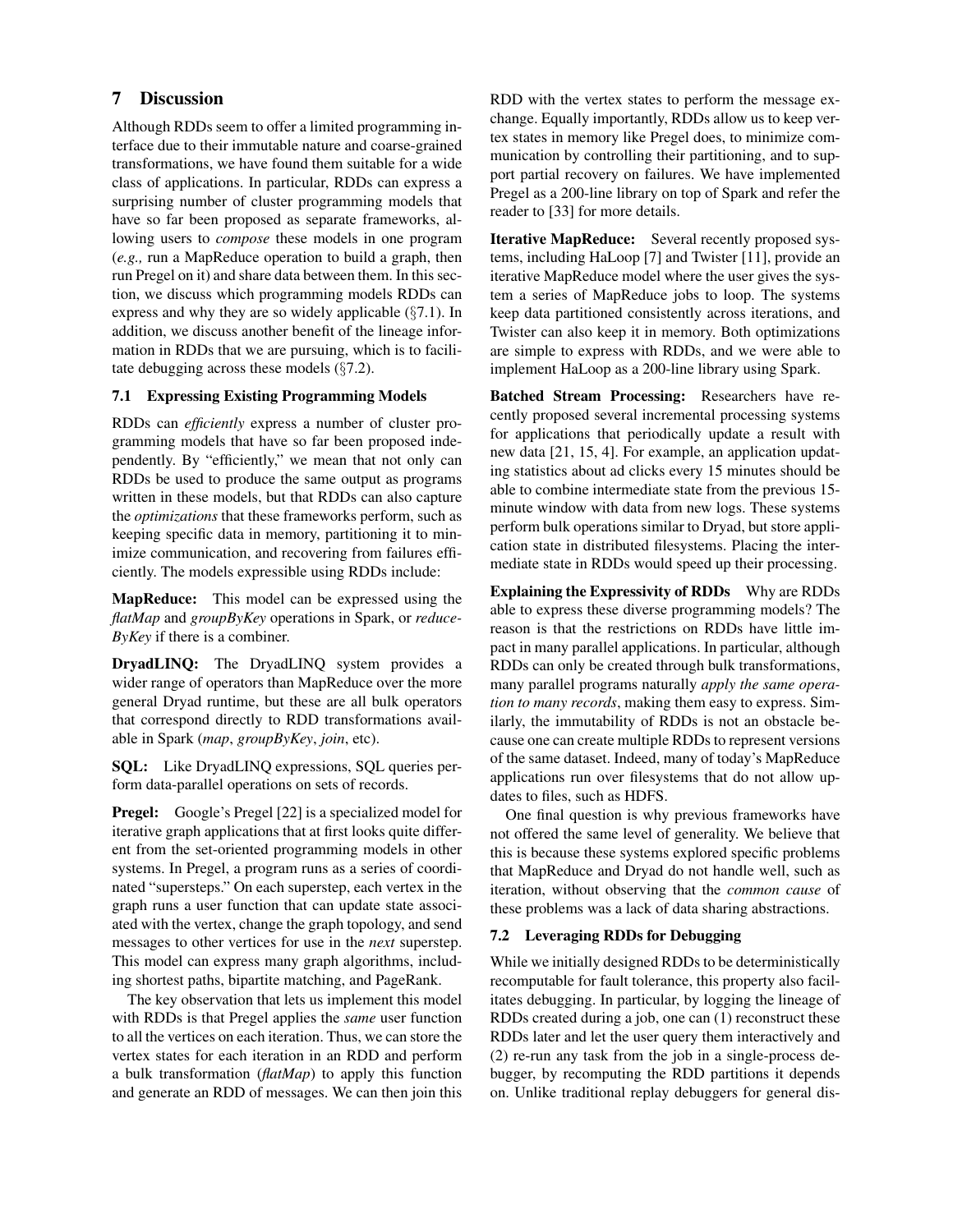tributed systems [13], which must capture or infer the order of events across multiple nodes, this approach adds virtually zero recording overhead because only the RDD lineage graph needs to be  $logged.<sup>9</sup>$  We are currently developing a Spark debugger based on these ideas [33].

# 8 Related Work

Cluster Programming Models: Related work in cluster programming models falls into several classes. First, data flow models such as MapReduce [10], Dryad [19] and Ciel [23] support a rich set of operators for processing data but share it through stable storage systems. RDDs represent a more *efficient* data sharing abstraction than stable storage because they avoid the cost of data replication, I/O and serialization.<sup>10</sup>

Second, several high-level programming interfaces for data flow systems, including DryadLINQ [31] and FlumeJava [8], provide language-integrated APIs where the user manipulates "parallel collections" through operators like *map* and *join*. However, in these systems, the parallel collections represent either files on disk or ephemeral datasets used to express a query plan. Although the systems will pipeline data across operators in the same query (*e.g.,* a *map* followed by another *map*), they cannot share data efficiently *across* queries. We based Spark's API on the parallel collection model due to its convenience, and do not claim novelty for the language-integrated interface, but by providing RDDs as the storage abstraction behind this interface, we allow it to support a far broader class of applications.

A third class of systems provide high-level interfaces for *specific* classes of applications requiring data sharing. For example, Pregel [22] supports iterative graph applications, while Twister [11] and HaLoop [7] are iterative MapReduce runtimes. However, these frameworks perform data sharing implicitly for the pattern of computation they support, and do not provide a general abstraction that the user can employ to share data of her choice among operations of her choice. For example, a user cannot use Pregel or Twister to load a dataset into memory and *then* decide what query to run on it. RDDs provide a distributed storage abstraction explicitly and can thus support applications that these specialized systems do not capture, such as interactive data mining.

Finally, some systems expose shared mutable state to allow the user to perform in-memory computation. For example, Piccolo [27] lets users run parallel functions that read and update cells in a distributed hash table. Distributed shared memory (DSM) systems [24] and key-value stores like RAMCloud [25] offer a similar model. RDDs differ from these systems in two ways. First, RDDs provide a higher-level programming interface based on operators such as *map*, *sort* and *join*, whereas the interface in Piccolo and DSM is just reads and updates to table cells. Second, Piccolo and DSM systems implement recovery through checkpoints and rollback, which is more expensive than the lineage-based strategy of RDDs in many applications. Finally, as discussed in Section 2.3, RDDs also provide other advantages over DSM, such as straggler mitigation.

Caching Systems: Nectar [12] can reuse intermediate results across DryadLINQ jobs by identifying common subexpressions with program analysis [16]. This capability would be compelling to add to an RDD-based system. However, Nectar does not provide in-memory caching (it places the data in a distributed file system), nor does it let users explicitly control which datasets to persist and how to partition them. Ciel [23] and FlumeJava [8] can likewise cache task results but do not provide in-memory caching or explicit control over which data is cached.

Ananthanarayanan et al. have proposed adding an inmemory cache to distributed file systems to exploit the temporal and spatial locality of data access [3]. While this solution provides faster access to data that is already in the file system, it is not as efficient a means of sharing *intermediate* results within an application as RDDs, because it would still require applications to write these results to the file system between stages.

Lineage: Capturing lineage or provenance information for data has long been a research topic in scientific computing and databases, for applications such as explaining results, allowing them to be reproduced by others, and recomputing data if a bug is found in a workflow or if a dataset is lost. We refer the reader to [5] and [9] for surveys of this work. RDDs provide a parallel programming model where fine-grained lineage is inexpensive to capture, so that it can be used for failure recovery.

Our lineage-based recovery mechanism is also similar to the recovery mechanism used *within* a computation (job) in MapReduce and Dryad, which track dependencies among a DAG of tasks. However, in these systems, the lineage information is lost after a job ends, requiring the use of a replicated storage system to share data *across* computations. In contrast, RDDs apply lineage to persist in-memory data efficiently across computations, without the cost of replication and disk I/O.

Relational Databases: RDDs are conceptually similar to views in a database, and persistent RDDs resemble materialized views [28]. However, like DSM systems, databases typically allow fine-grained read-write access to all records, requiring logging of operations and data for fault tolerance and additional overhead to maintain

<sup>&</sup>lt;sup>9</sup>Unlike these systems, an RDD-based debugger will not replay nondeterministic behavior in the user's functions (*e.g.,* a nondeterministic *map*), but it can at least report it by checksumming data.

<sup>&</sup>lt;sup>10</sup>Note that running MapReduce/Dryad over an in-memory data store like RAMCloud [25] would still require data replication and serialization, which can be costly for some applications, as shown in §6.1.